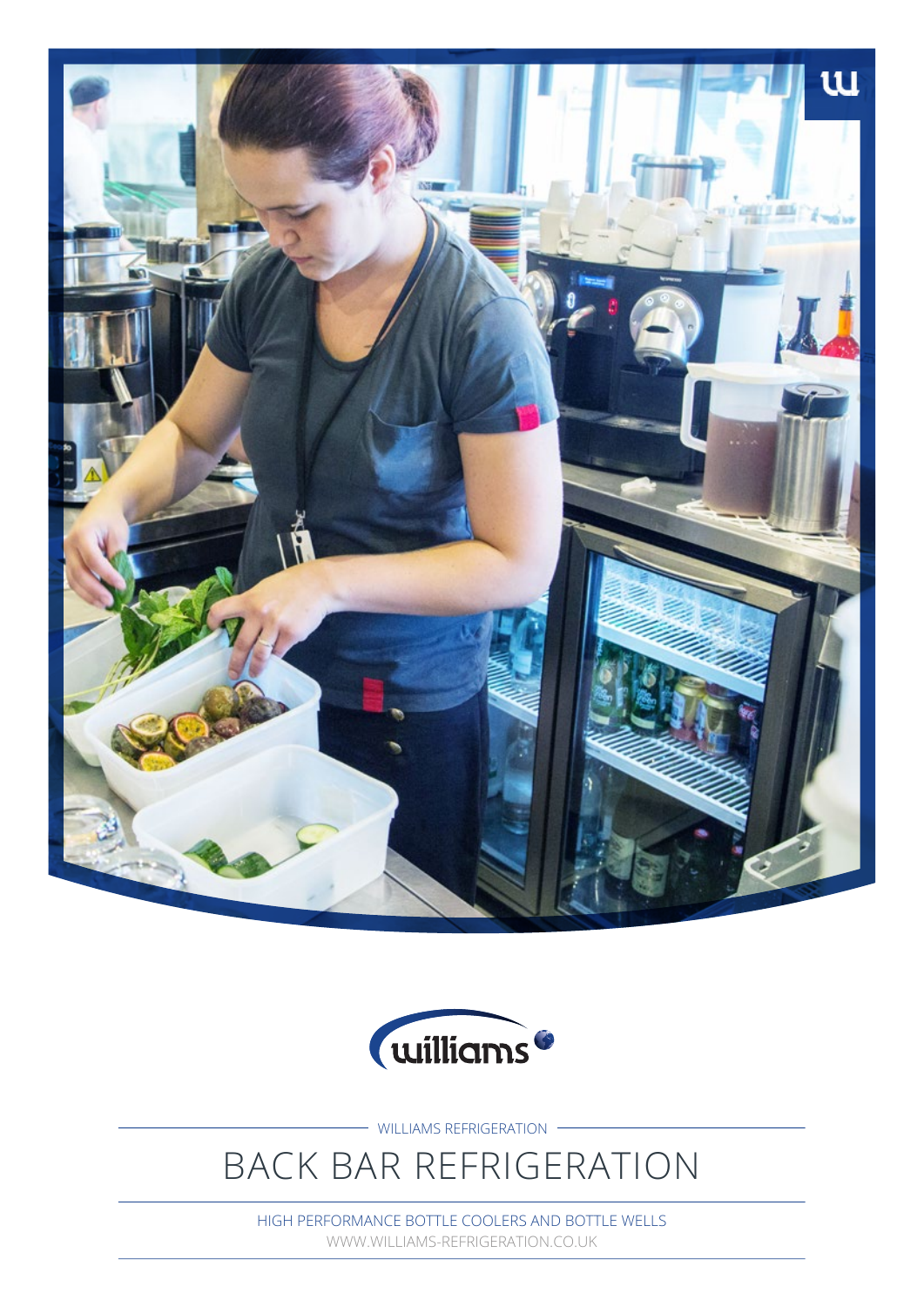**Back bar refrigeration from Williams: the comprehensive range of bottle coolers and bottle wells.**

Williams' range of back bar equipment offers a range of stylish, efficient and hard-wearing bottle coolers and wells.

Williams Refrigeration is a leading manufacturer of professional refrigeration with a global reputation for delivering excellence.

Our extensive product range includes high performance, energy efficient and environment friendly refrigerated cabinets and counters, blast chillers, coldrooms, backbar and specialist bakery equipment.

Our customer commitment helps you meet the demands of food safety and energy efficiency legislation. Our competitive pricing, professional advice, innovative design and after sales service support attracts customers from all sectors of the market – including many of the world's leading hospitality and retail organisations.

Williams 'right first time' philosophy means that its products provide years of trouble-free operation and are easy to service and maintain.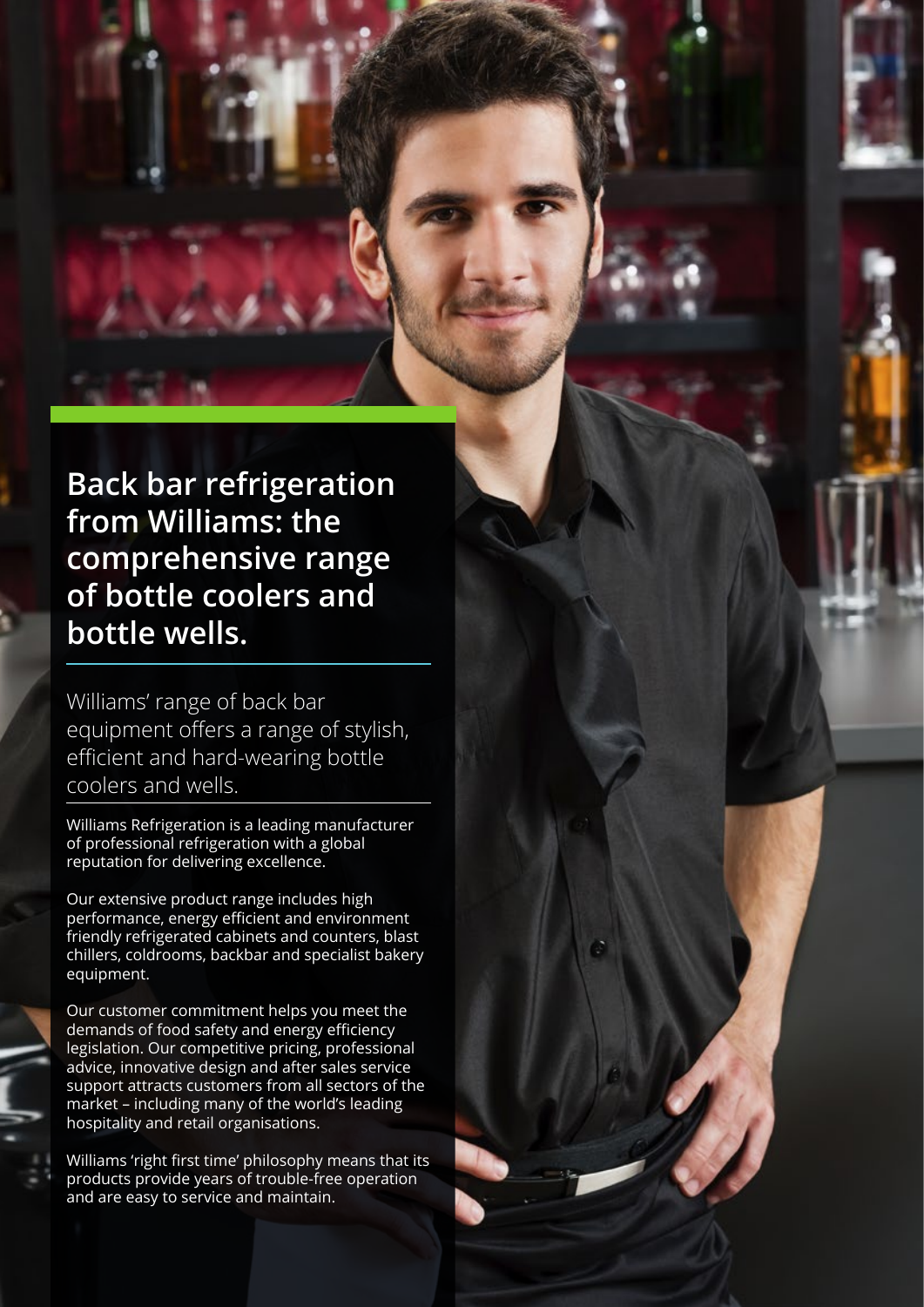# WILLIAMS BACK BAR **AT A GLANCE**

| ✔ Standard - Not available o Options                    | <b>Bottle Cooler</b> | <b>Bottle Well</b> | <b>Glass Froster</b> |
|---------------------------------------------------------|----------------------|--------------------|----------------------|
| Solid doors (stainless)                                 | $\bigcirc$           |                    | ✓                    |
| Solid doors (black)                                     | $\circ$              |                    |                      |
| Stainless steel exterior and interior<br>including base | $\checkmark$         | ✓                  | ✓                    |
| Black exterior and stainless steel interior             | $\bigcirc$           |                    |                      |
| Left hand door hang*                                    | $\bigcirc$           |                    | О                    |
| Wine shelves                                            | $\circ$              |                    |                      |
| CoolSmart controller                                    | $\checkmark$         | $\checkmark$       | ✓                    |
| Anti-condensation heaters                               | $\checkmark$         | $\checkmark$       | $\checkmark$         |
| Waste heat recovery vapouriser                          | $\checkmark$         | $\checkmark$       | $\checkmark$         |
| Adjustable operating temperature                        | $\checkmark$         | $\checkmark$       | ✓                    |
| Barrel locked door                                      | ✓                    | ✓                  | ✓                    |
| Auto/manual defrost                                     | ✓                    | ✓                  | ✓                    |
| Speed rails                                             |                      | $\bigcirc$         |                      |
| Additional dividers                                     |                      | $\bigcirc$         |                      |
| Built-in bottle opener                                  |                      | $\checkmark$       |                      |
| Designed to 32°C ambient                                | ✓                    | $\checkmark$       |                      |
| Adjustable levelling feet                               | $\checkmark$         | $\checkmark$       | $\checkmark$         |
| Adjustable shelving/dividers                            | $\checkmark$         | $\checkmark$       |                      |
| Removable & lockable lid                                |                      | ✓                  |                      |
| Choice of heights                                       | ✓                    |                    |                      |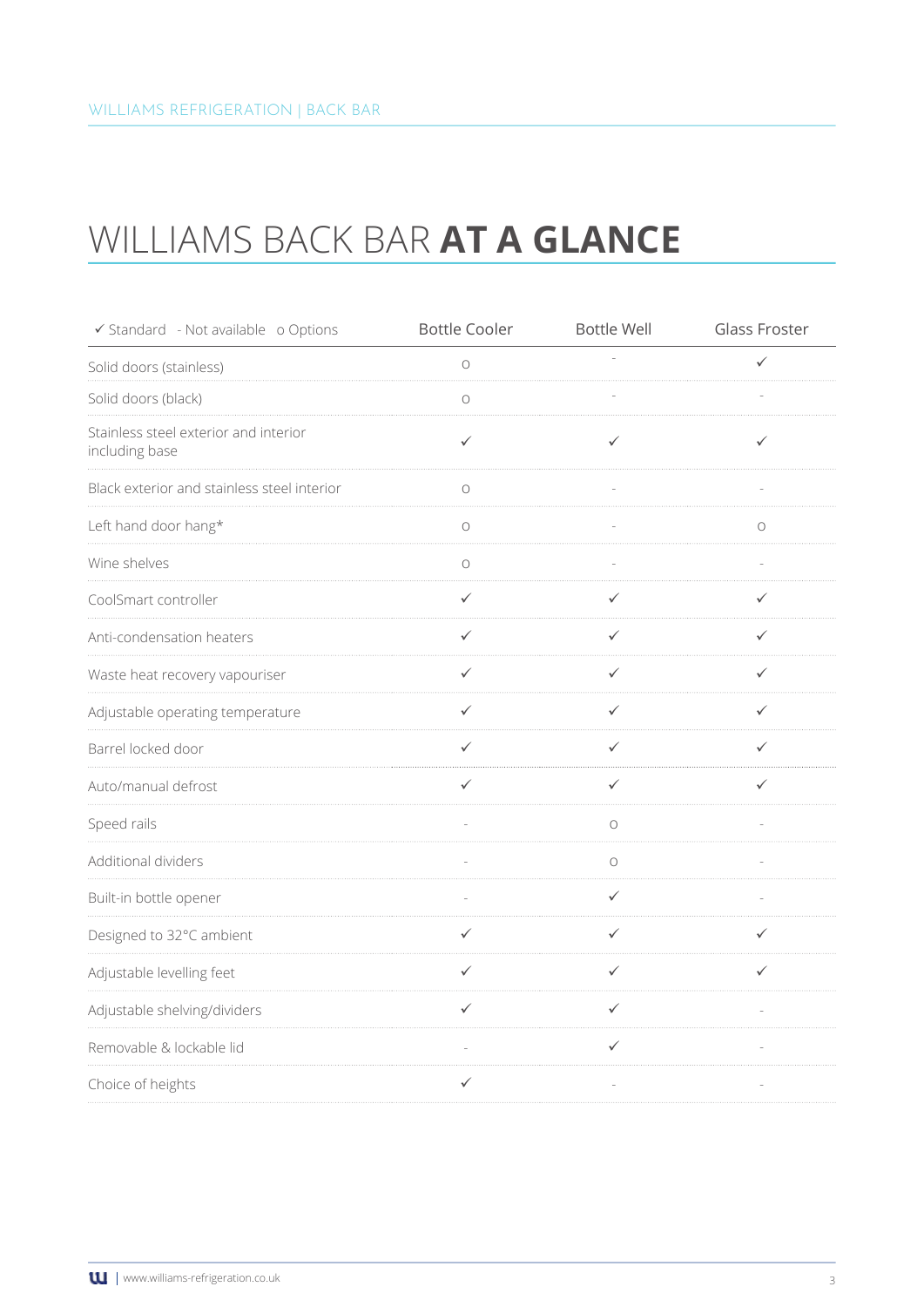

# **BACK BAR REFRIGERATION**

Our back bar bottle coolers and bottle wells are designed to cope with the demands of a busy venue, operating efficiently to maintain temperature as doors continually open and close.

They are robust enough to survive a punishing level of wear and tear, as part of our commitment to refrigeration for the real world. However, they also look stylish and display premium bottled drinks to eye-catching effect.

They maintain an interior temperature of 4ºC to 10ºC, ensuring drinks are refreshing when served. They can be free standing, fitted under a back bar worktop or on shelving to give the impression of double stacking.

The bottle coolers are available as single, double and triple-door units, manufactured in stainless steel or hard-wearing black PVC-coated steel.

Glass doors and effective lighting ensure an attractive display, while adjustable shelves enable different sized bottles and cans to be stored efficiently.

Top loading bottle wells are ideal for back bar areas with high volume bottle sales, as they are designed for quick, efficient service and are easy to restock.

The Williams Bottle Well features a built-in bottle opener and cap catcher, as well as a security lock.

Williams also has a range of preparation counters that are the perfect partners to your back bar equipment.

For example, the Thermowell is a refrigerated countertop unit designed to keep ingredients such as fresh fruit or syrups chilled and easily accessible.

Similarly, the PW4 Prep Well is a mobile unit that can be easily moved around the bar area, meaning that fresh ingredients can be moved to where they are needed. Sliced fruit and other garnishes can be prepared ahead of time and kept perfectly cool ready for service.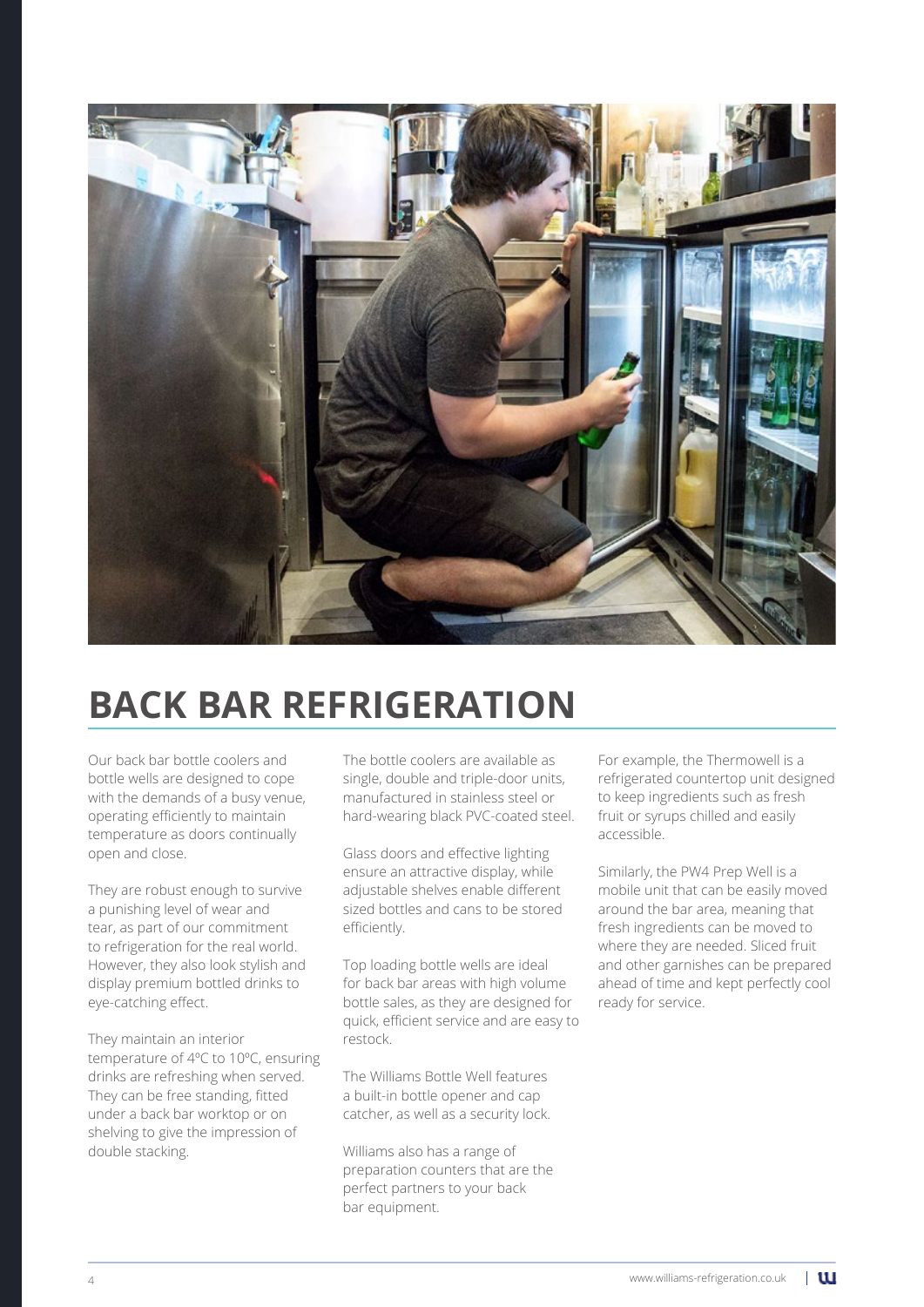

# **BOTTLE COOLERS**

Stylish, efficient and hard wearing, Williams' bottle coolers are the attractive yet functional way to display your drinks. From pubs and bars to universities and sports stadia, these refrigerated low level cabinets are suitable for a multitude of applications.

Available with 1, 2 or 3 doors and in a range of capacities, the bottle coolers benefit from double glazed doors with bright low energy lighting for excellent display.

These units are robust enough to survive a punishing level of wear and tear, with hard wearing PVC coated galvanised steel exterior. The interior is also made from tough stainless steel making it ultra hygienic and easy to clean.

The doors are also lockable for added security, meaning your products are kept safe and secure if they happen to be in an open environment.

For your convenience, all Williams bottle coolers feature fully adjustable shelving to suit loading requirements and accommodate a vertical stacking capacity of three levels of 9" (229mm) bottles.

The adjustable levelling feet also ensures counter stability in any environment.

#### **GLASS FROSTER**

With an operating temperature range of -10 to -20C our robust Glass Froster allows drinks to be served in an ice cold glass, providing an ideal addition to any bar looking to improve its quality of service.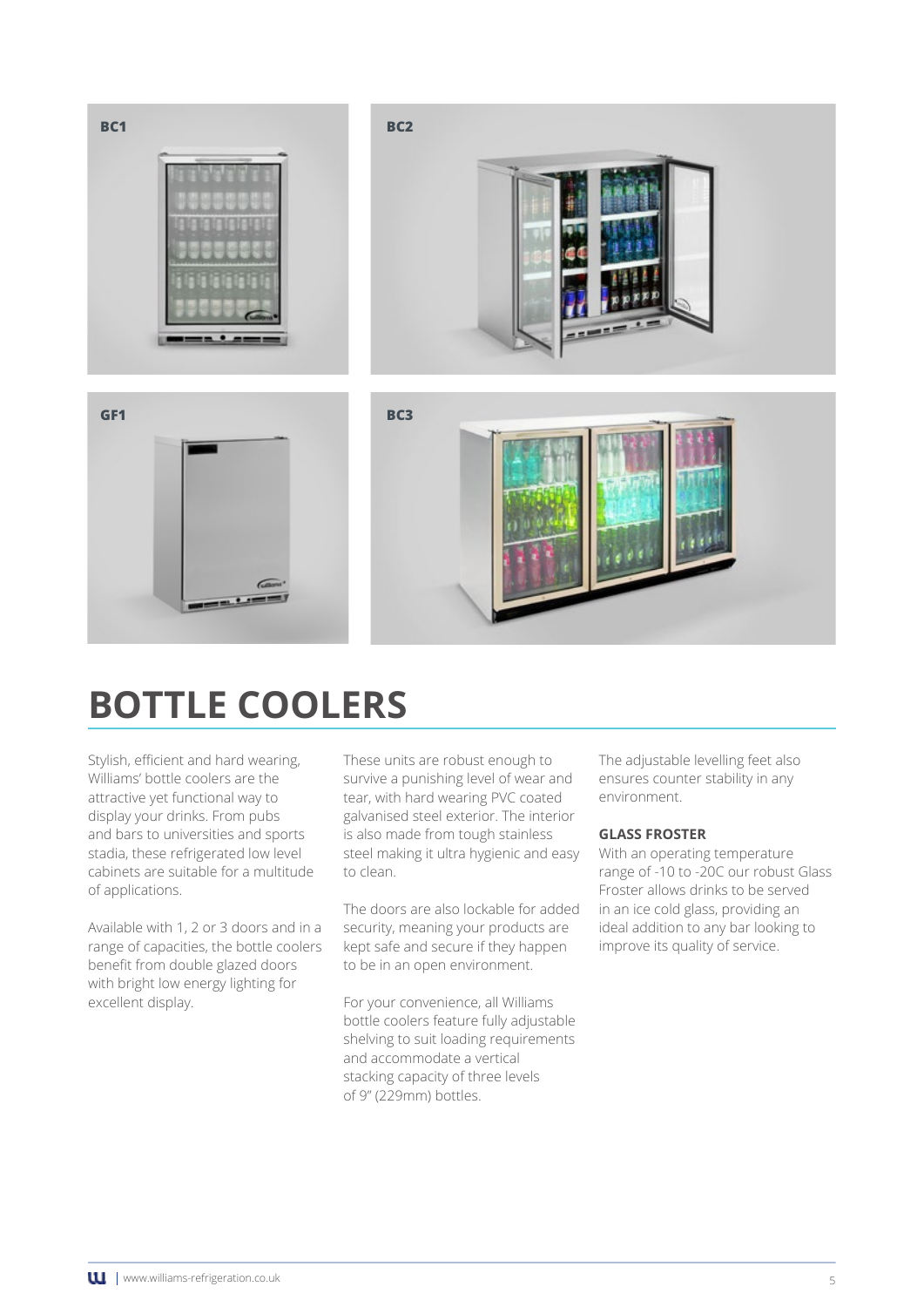

# **BOTTLE WELLS**

Williams' top loading bottle wells are ideal for back bar areas with high volume bottle sales, as they are designed for quick efficient service and are easy to restock.

With an operating temperature of +4°C/+10°C, you can be sure that your drinks are kept at peak condition throughout the night.

The sturdy BW900 accommodates up to 384 cans or 261 bottles, making it the perfect partner to your back bar operation.

The lid is both removable and lockable for security and ease of cleaning and restocking.

There's also a quick release drainage function at the bottom of the unit, making emptying excess moisture as simple as possible.

We know that when serving drinks, quickness and accessibility are key. The built in bottle opener with catcher will help speed things up for your staff during busy periods.

The super tough stainless steel interior and exterior mean that these bottle wells are durable and suitable for day after day of heavy use.

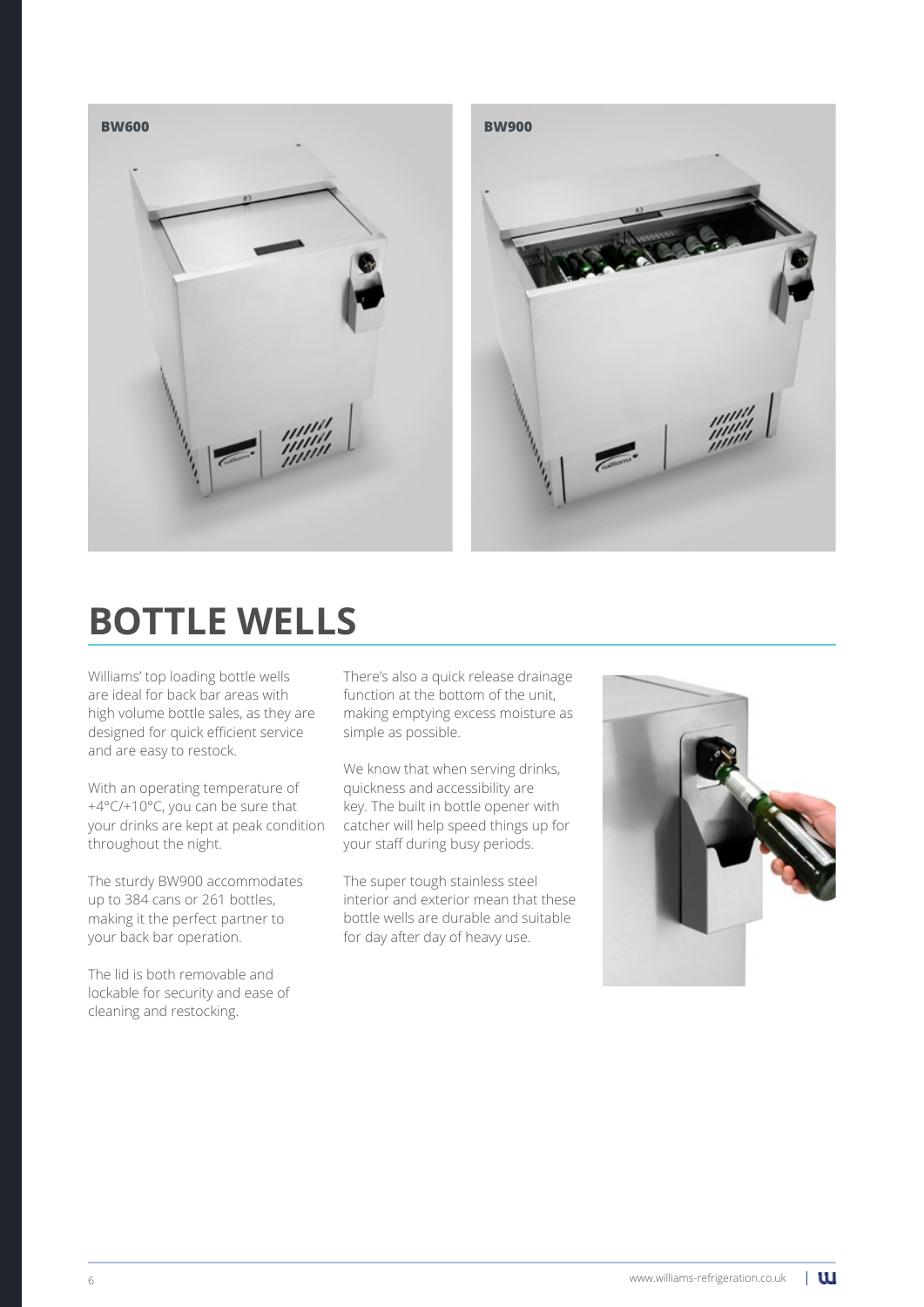

# BACK BAR **TECHNICAL DATA**

### Bottle Coolers

|                 |                 |                 | Temp °C | Running Amps | helves |    |
|-----------------|-----------------|-----------------|---------|--------------|--------|----|
| BC <sup>-</sup> |                 | 903**/<br>7451  |         |              |        |    |
| BC.             | $\sim$ $\sim$ 1 | 903**(.<br>745. |         |              |        | 94 |
| BC3             |                 | ソリドァック<br>145   |         |              |        |    |

## Bottle Wells

| Model        |          |          | Height | remp °C   | Running Amps | Wire Dividers | apacity / |
|--------------|----------|----------|--------|-----------|--------------|---------------|-----------|
| <b>BW600</b> | 608(524) | 634(503) |        |           |              |               | .         |
| <b>BW900</b> |          | 634(503) |        | $11 + 11$ |              |               |           |

## Glass Froster

| Mode     | $\Lambda$ i $\sim$ +<br>'VIOI | Depth                         | , emp             | TIDS | Shelves | anacity |
|----------|-------------------------------|-------------------------------|-------------------|------|---------|---------|
| --<br>JЕ |                               | 1814 R R'<br><b>Selection</b> | $\sqrt{2}$<br>$-$ |      |         |         |

*Note:*

*All dimensions are in mm unless otherwise stated. Cabinet dimensions are shown external(internal).* 

*\*Per Section.*

*\*\*Optional height of 853mm available.*

*Full Technical Details can be found at www.williams-refrigeration.co.uk/info-centre*